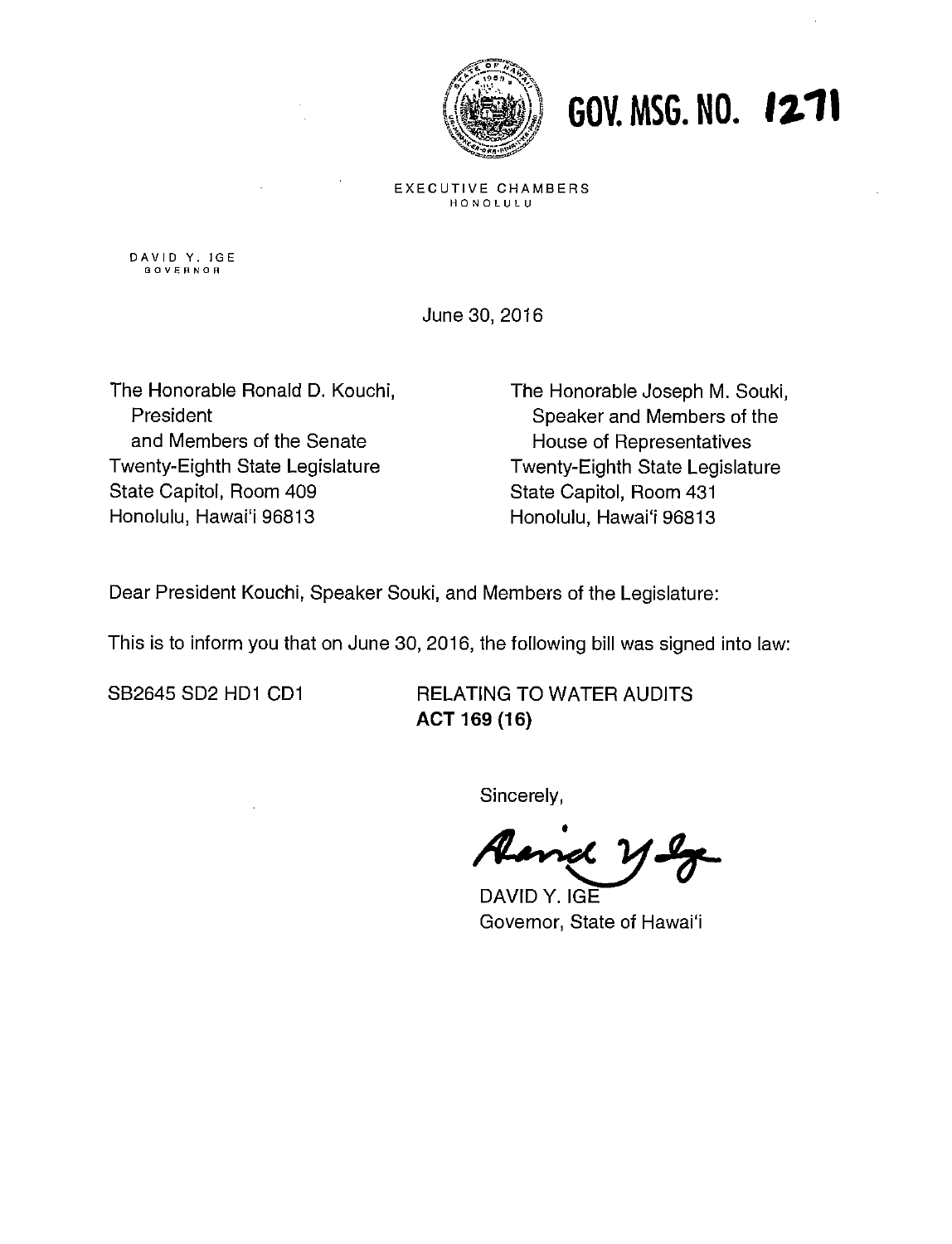Approved **by** the Governor *30* **2016.** 

**On** 

THE SENATE TWENTY-EIGHTH LEGISLATURE, 2016 STATE **OF** HAWAII

## A BILL FOR AN ACT

S.B. NO.  $_{H.D.1}^{2645}$ 

ACT 169

C.D. 1

RELATING TO WATER AUDITS.

#### **BE IT ENACTED BY THE LEGISLATURE OF THE STATE OF HAWAII:**

**1 2**  *3*  **4**  SECTION 1. Article XI, section 7, of the Hawaii State Constitution obligates the State to protect, control, and regulate the use of Hawaii's water resources for the benefit of its people.

**5 6 7 8 9 10**  Fresh water is the lifeblood of society. The quantity and quality of fresh water directly impact the health, welfare, economy, and quality of life in Hawaii. Fresh water infrastructure has been constructed to withdraw water from available sources, to treat it to acceptable standards, and to distribute it to our various communities. **<sup>a</sup>**

**i i 12 13 14 15 16 17**  Based on the department of health's database, there are a little over fifty county-run public water systems statewide and another fifty large capacity public water systems and public water systems operating in designated ground water management areas. Many of these water distribution systems, however, may be operating with inefficiencies that result in the loss of water, increased energy costs, and lost revenue.

#### 2016-2348 **SB2645 CD1** SMA.doC 111111 111~111:111l1ll?~n1.11111111'[14l~I11.181111\_111ill!ll~1111~111 lllll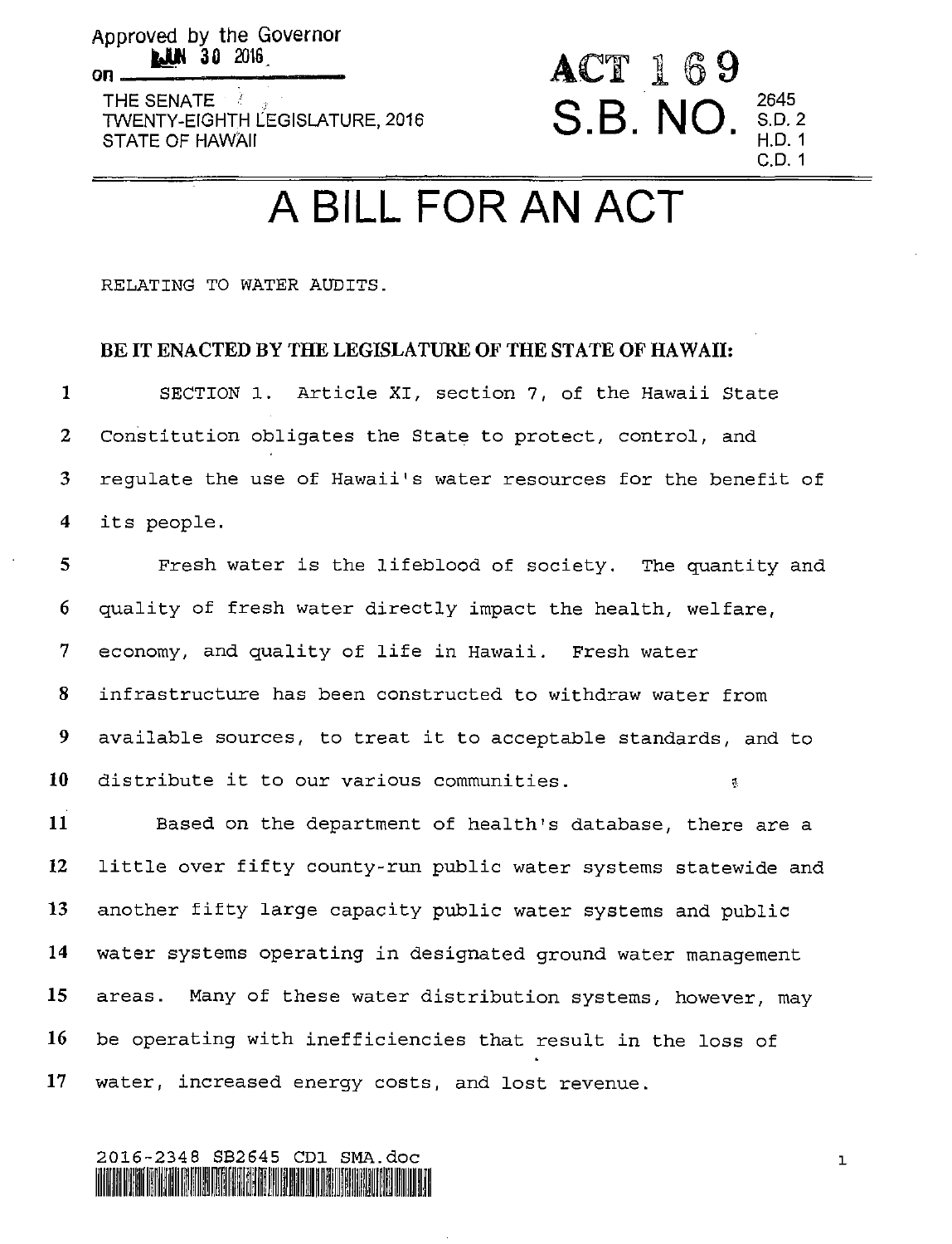

| $\mathbf 1$          | Water conservation is among the least expensive and most         |
|----------------------|------------------------------------------------------------------|
| $\mathbf{2}$         | efficient ways to increase the available supply of fresh water.  |
| 3                    | It requires improving the efficiency of water delivery and       |
| $\blacktriangleleft$ | identifying losses to the system. A water audit helps a utility  |
| 5                    | understand how much water is lost from a distribution system     |
| 6                    | through the detailed analysis of data, which the utility can use |
| 7                    | to make informed decisions to reduce real or apparent losses.    |
| 8                    | There is a growing trend across the United States where          |
| 9                    | states, including California, Colorado, Delaware, Georgia, New   |
| 10                   | Mexico, Pennsylvania, Tennessee, Texas, Washington, and          |
| 11                   | Wisconsin, and their water authorities have begun to mandate     |
| 12                   | water audits by water utilities.                                 |
| 13                   | The purpose of this Act is to establish a program to             |
| 14                   | implement standardized water audits of public water systems in   |
| 15                   | accordance with the method adopted by the American Water Works   |
| 16                   | Association's Water Audits and Loss Control Programs, Manual of  |
| 17                   | Water Supply Practices - M36, as amended.                        |
| 18                   | SECTION 2. The commission on water resource management           |
| 19                   | shall establish a five-year program to provide technical         |
| 20                   | assistance to public water systems to conduct standardized water |
| 21                   | audits of public water systems in accordance with the method     |

# 2016-2348 SB2645 CD1 SMA.doc<br>MANUSAMMANA MARIA MARIA MARIA 1999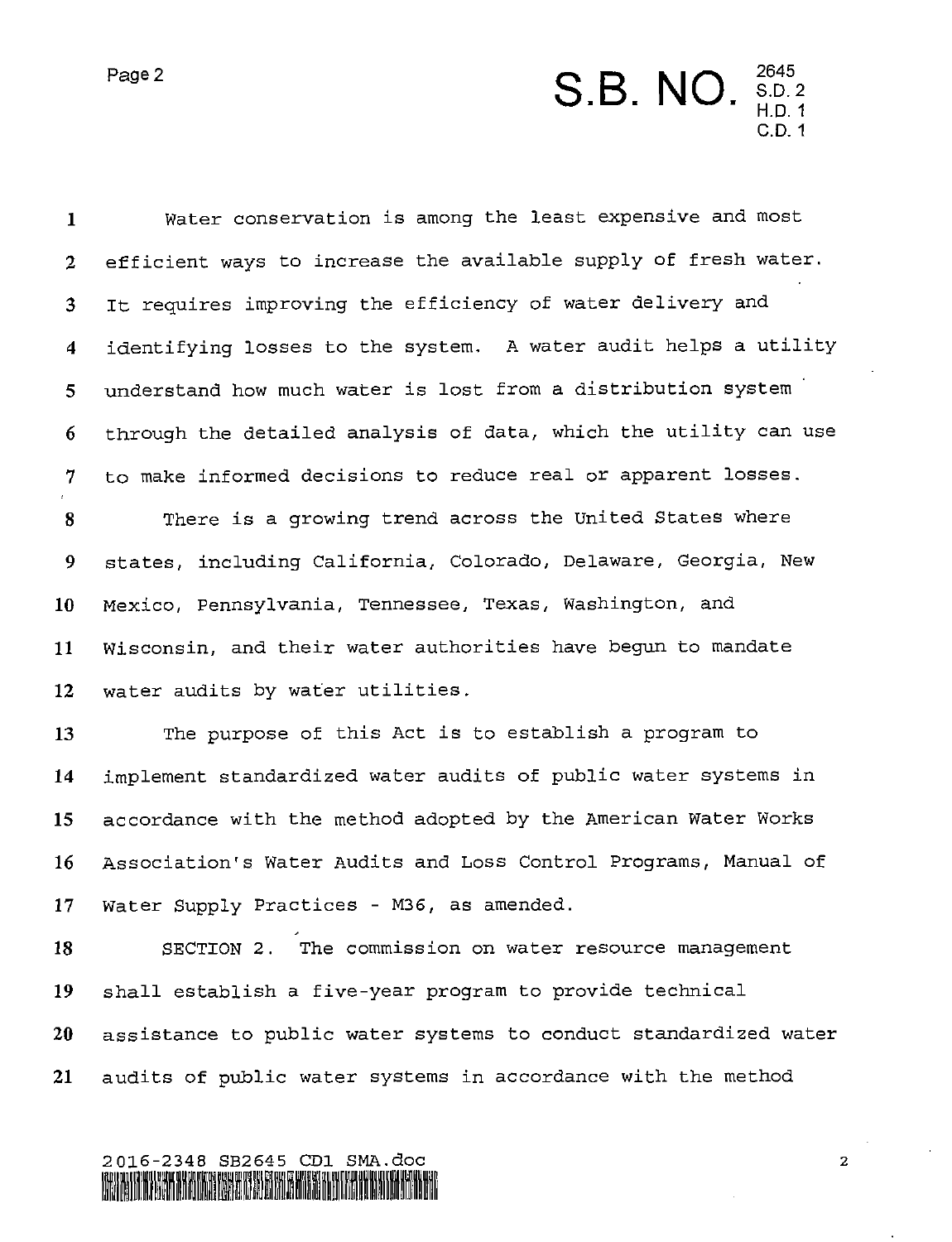## Page 3 **2645**<br>**2645**<br>**2645**<br>**2645**<br>**2645**<br>**2645**<br>**2645**<br>**2645** C.D. 1

**1 2 3**  adopted by the American Water Works Association's Water Audits and Loss Control Programs, Manual of Water Supply Practices - **M36,** as amended.

**4 5 6 7 8 9**  In the first two years, the commission shall establish a program for the counties to conduct standardized water audits of public water systems operated by the counties. In the following two years, the commission shall extend the program to all remaining large capacity public water systems and public water systems in designated water management areas.

**10 11 12 13 14 15 16**  In establishing the program, the commission shall utilize the American Water Works Association's Free Water Audit software, Version 5.0 or subsequent versions. The program elements shall include water audit training workshops, level 1 validation of water audits and follow-up communication, and recommendations to improve water audit validity scores and to address system losses.

**17**  SECTION **3.** The standardized water audits shall follow the **18 19** American Water Works Association's Water Audits and Loss Control **20** Programs, Manual of Water Supply Practices - **M36,** as amended, **21** including: key parameters for establishing a water audit outlined in the

### **2016-2348 SB2645** CD1 SPlA.doC IlllilJ3lillill~IIIIIl'l151J1!111. III11111.1111!lUlill~lUII.II'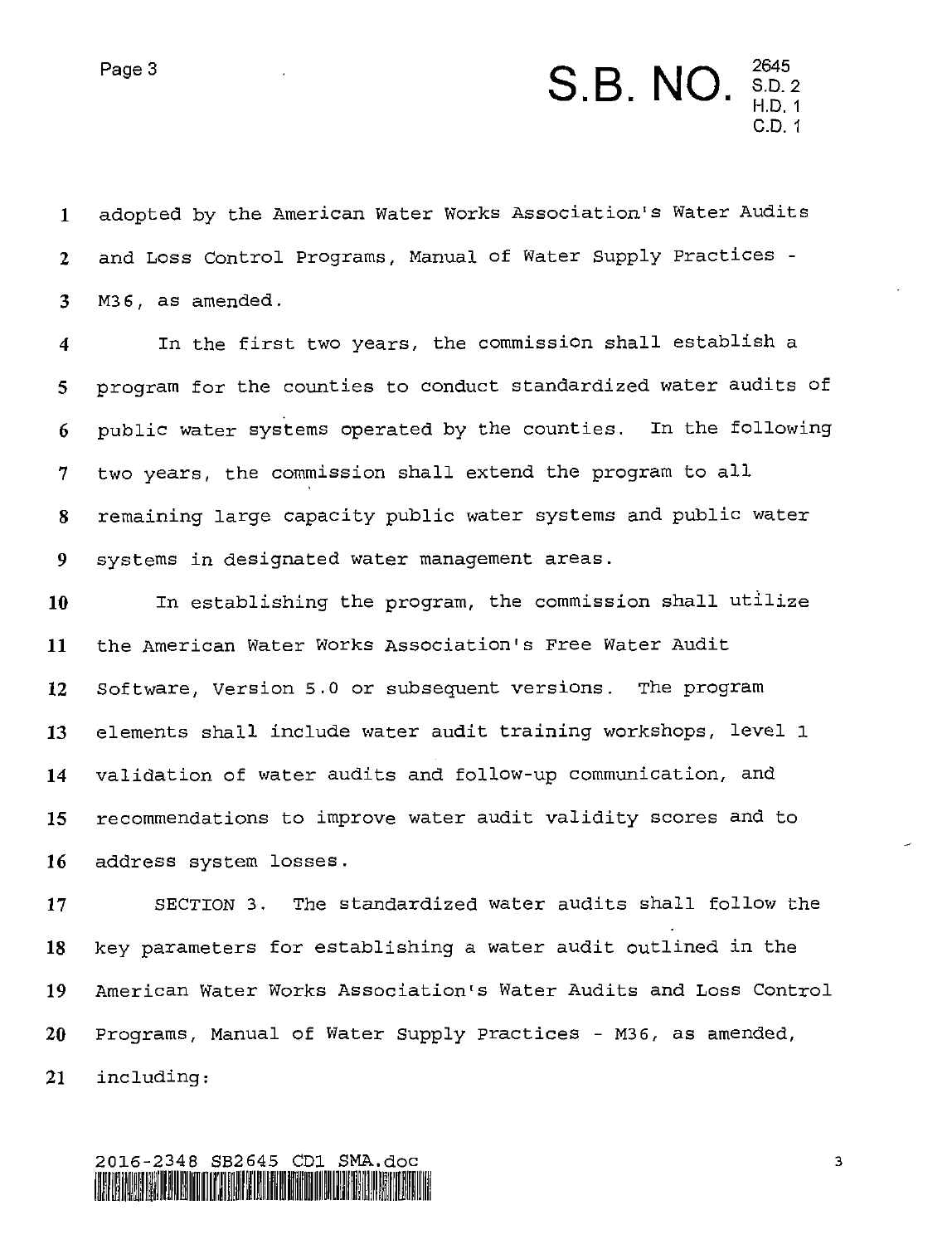Page 4

|          | 2645   |
|----------|--------|
| S.B. NO. | S.D. 2 |
|          | H.D. 1 |
|          | C.D. 1 |

Ξ.

| $\mathbf{1}$     | (1) | Describing the distribution system boundaries to           |
|------------------|-----|------------------------------------------------------------|
| $\mathbf{2}$     |     | identify all water sources supplying water to the          |
| 3                |     | system, calculate the system input volume, and             |
| $\boldsymbol{4}$ |     | calculate the volume of water supplied into the            |
| 5                |     | distribution system;                                       |
| 6                |     | (2) Setting time periods for the audit that are sufficient |
| $7\phantom{.}$   |     | to allow analysis and evaluation of the system water       |
| 8                |     | supply;                                                    |
| $\boldsymbol{9}$ | (3) | Establishing standardized units of measure so supply       |
| 10               |     | and consumption units are the same;                        |
| 11               | (4) | Assembling records and data from a wide variety of         |
| 12               |     | operations in the water systems, including:                |
| 13               |     | Water supplied, including volume from own<br>(A)           |
| 14               |     | sources, and water imported or exported;                   |
| 15               |     | Authorized water consumption, including billed<br>(B)      |
| 16               |     | metered, billed unmetered, and unbilled metered;           |
| 17               |     | Water system data, including length of mains,<br>(C)       |
| 18               |     | number of service connections, average length of           |
| 19               |     | customer service lines, and average operating              |
| 20               |     | pressure; and                                              |

 $\bar{\star}$ 

 $\mathcal{L}^{\mathcal{A}}$ 

 $\hat{\phi}$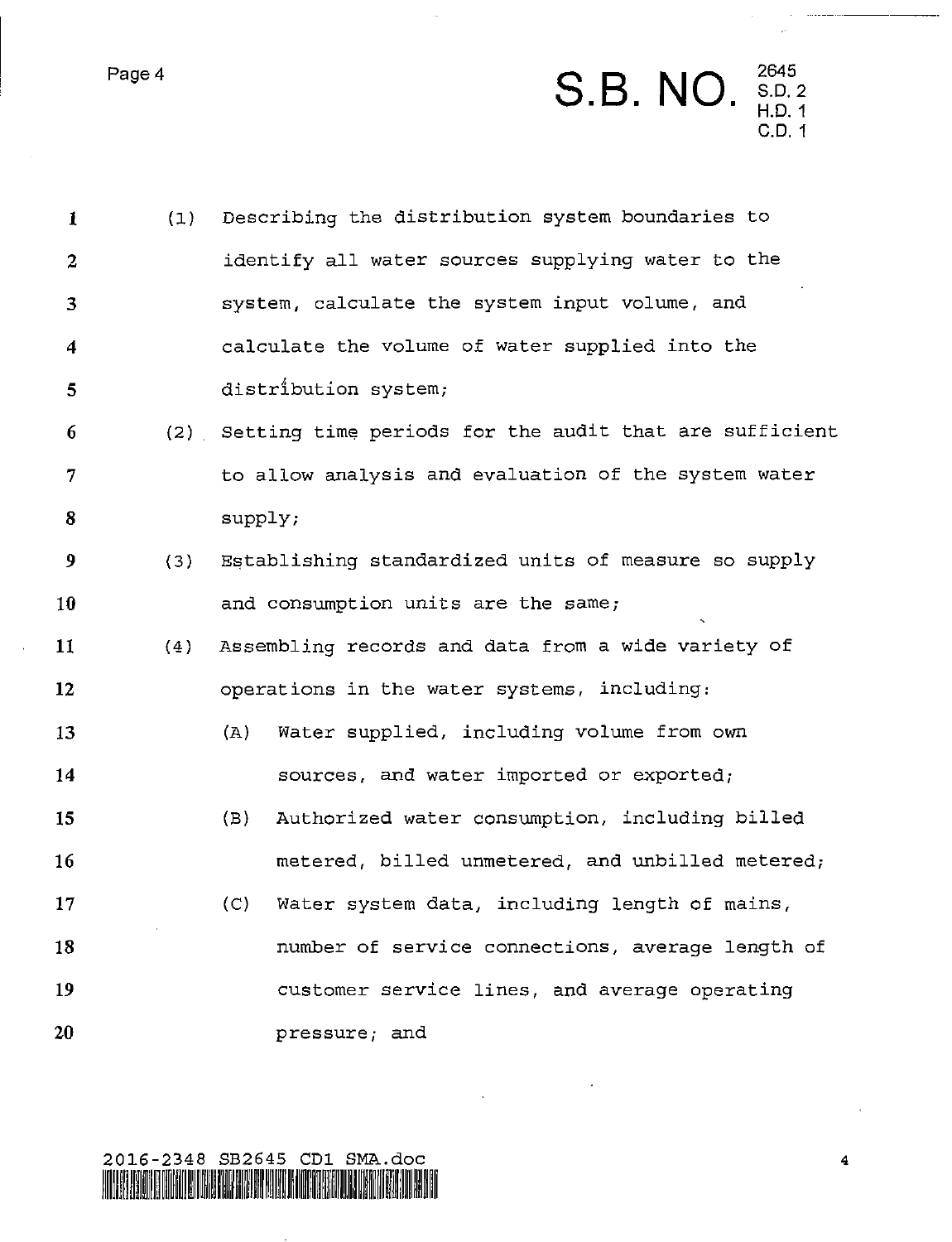### Page 5 **<sup>2645</sup>**S.B. NO s.D.~ ' H.D. 1 2645<br>S.D. 2<br>H.D. 1<br>C.D. 1

| $\mathbf{I}$            | Cost data, including total annual cost of<br>(D)                 |
|-------------------------|------------------------------------------------------------------|
| $\boldsymbol{2}$        | operating the water system, customer retail unit                 |
| 3                       | cost, and variable production costs; and                         |
| $\overline{\mathbf{4}}$ | Identifying, quantifying, and assigning costs to<br>(5)          |
| 5                       | apparent losses and real losses.                                 |
| 6                       | SECTION 4. On January 1, 2017, the commission shall              |
| 7                       | implement the water audit program developed pursuant to sections |
| 8                       | 1 and 2 of this Act, and shall include a process for level 1     |
| 9                       | validation of water loss audit reports which follows the         |
| 10                      | principles and terminology in the American Water Works           |
| 11                      | Association's Water Audits and Loss Control Programs, Manual of  |
| 12                      | Water Supply Practices - M36, as amended, including the Free     |
| 13                      | Water Audit Software, version 5.0 or subsequent versions.        |
| 14                      | The commission shall provide the counties and other              |
| 15                      | operators of public water systems subject to this Act the        |
| 16                      | technical assistance and information necessary to help prepare   |
| 17                      | and validate the water loss audit reports.                       |
| 18                      | SECTION 5. Beginning in 2018, and for each subsequent year       |
| 19                      | thereafter, the counties shall submit, on July 1 of each year, a |
| 20                      | completed and validated water loss audit report for each public  |
| 21                      | water system operated by the counties for the previous calendar  |



**.5**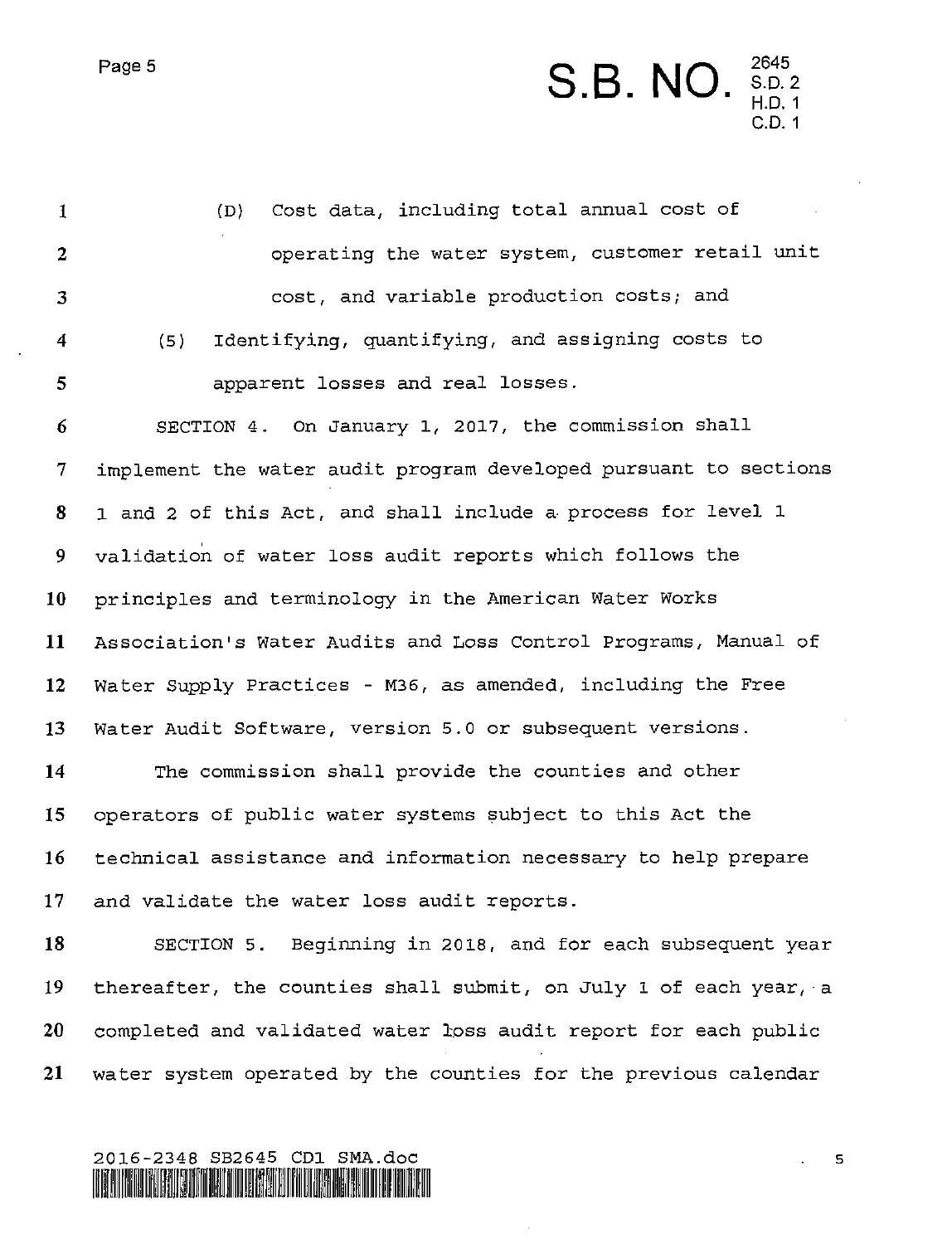

**1** year to the commission. Beginning on July 1, 2020, and for each **2 3 4 5 6 7 8 9 10 11 12 13 14 15 16 17 18 19 20**  subsequent year thereafter, all remaining large capacity public water systems and public water systems in water management areas shall submit, on July 1 of each year, a completed and validated water loss audit report on their water systems for the previous calendar year to the commission. Each water loss audit report submitted to the commission shall be accompanied by information identifying steps taken in the preceding year to increase the validity of data entered into the final audit, reduce the volume of apparent losses, and reduce the volume of real losses. SECTION 6. As used in this Act: "Commission" means the commission on water resource management. "Designated water management area" means a geographic area that has been designated pursuant to section 174C-41, Hawaii Revised Statutes. "Large capacity public water system" means a public water system that serves a population of one thousand or more. "Level 1 validation" means a water audit that has been subject to a third-party desktop review of data that is

**21**  immediately available, which may include supply reports,

#### 2016-2348 SB2645 CD1 SMA.doc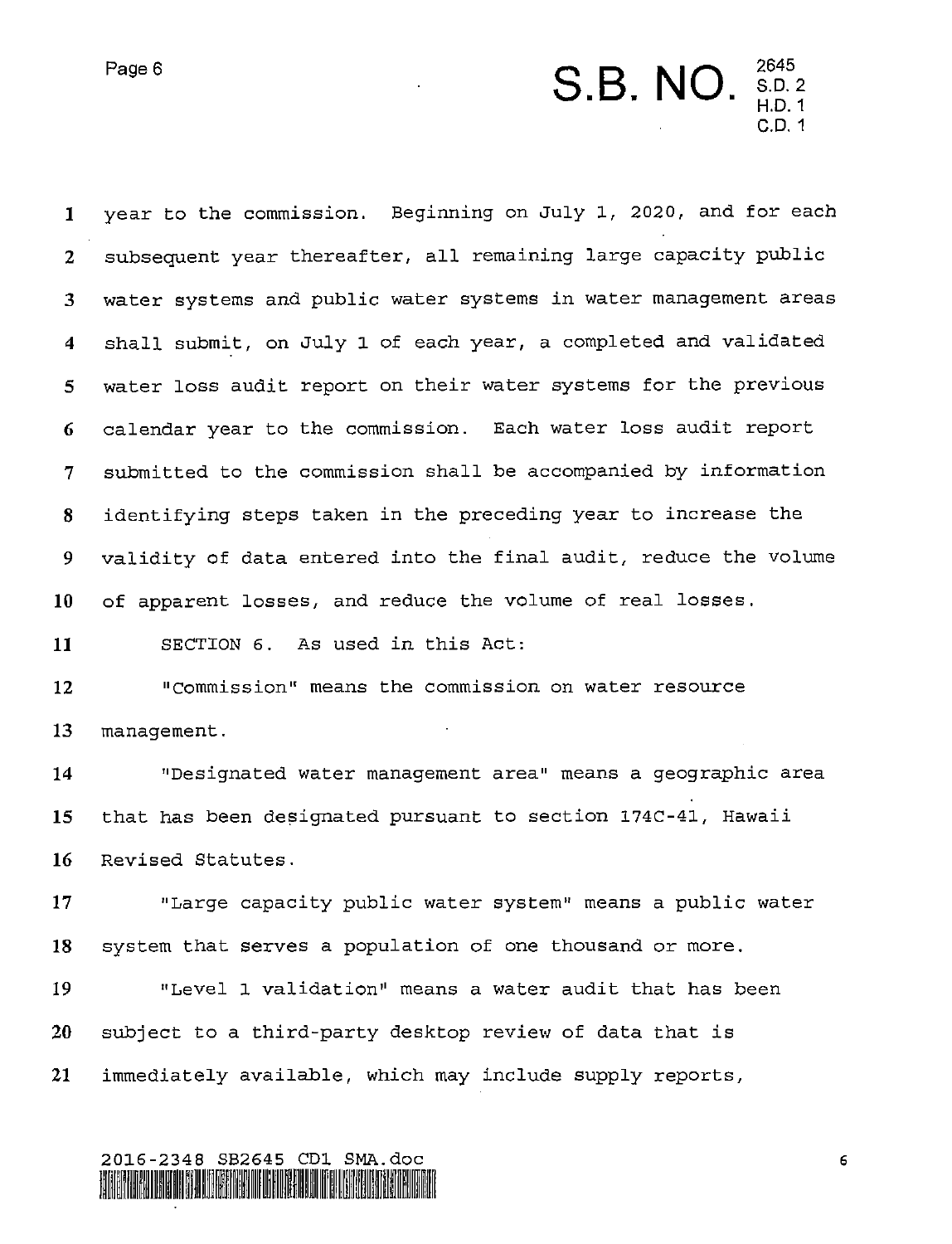

**1 2 3 4 5 6 7 8**  consumption reports, and testing reports. "Level 1 validation" includes utility staff interviews with third-party validators focused on outlining organizational practices to ensure that data validity scores have been assigned correctly and consistently, and confirmed, corrected, or noted as needing further investigation. "Public water system" means a system subject to Federal Safe Drinking Water Act regulations, which provides water for

**9 10 11 12**  human consumption through pipes or other constructed conveyances. Such a system includes any collection, treatment, storage, and distribution facilities under the control of a utility and used primarily in connection with the system.

**13 14 15 16 17 SECTION 7.** There is authorized out of other federal funds the sum of **\$600,000** or *so* much thereof as may be necessary for fiscal year **2016-2017** to conduct standardized water audits of public water systems as set forth in this Act; provided that private matching funds of \$100,000 are provided.

**18 19 20**  There is appropriated out of the revenues authorized by this section the sum of \$700,000 or *so* much thereof as may be necessary for fiscal year **2016-2017** to establish and implement

#### 2016-2348 SB2645 CD1 SMA.doc I lllililll ll.ll:ll~.ll11.11~~111111111111;11 CIIl.I1lI:lJllllil~l11l1\$111